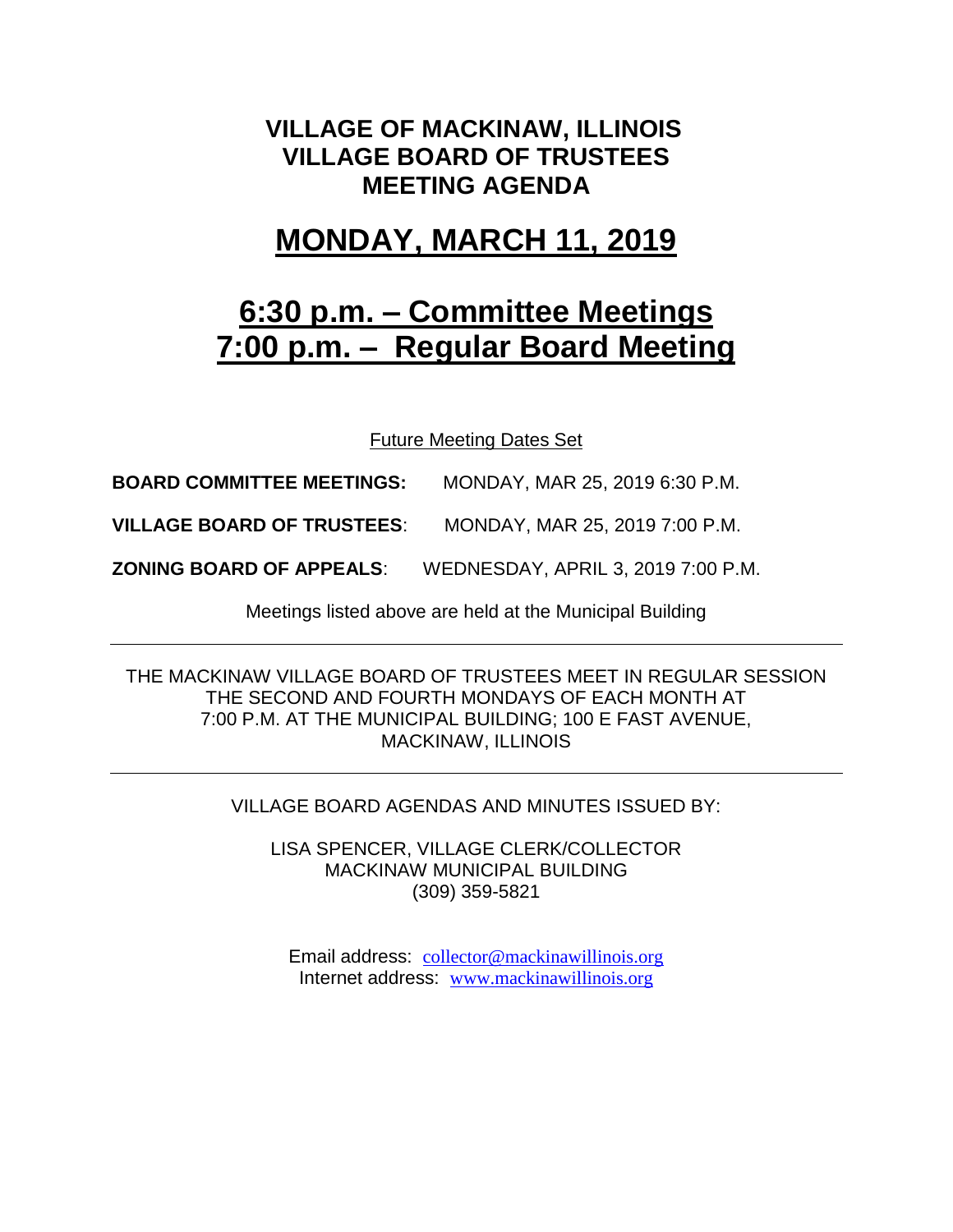## **VILLAGE OF MACKINAW, ILLINOIS VILLAGE BOARD OF TRUSTEES COMMITTEE MEETINGS AGENDA**

# **MONDAY – MARCH 11, 2019 6:30 P.M.**

**I. FINANCE COMMITTEE – Candy Haynes and Carolyn Elmore**

**Approval of minutes Employee insurance Review Police department requested expenses Public Comment/New Business**

- **II. BEAUTIFICATION AND PARKS COMMITTEE – Josh Schmidgall Approval of minutes Public Comment/New Business**
- **III. PUBLIC WORKS COMMITTEE – Mark Morman and Jerry Peterson**

**Approval of minutes Public Comment/New Business**

**IV. POLICE COMMITTEE – Craig Friend and Kraig Kamp**

**Approval of minutes Hiring of 3rd full time officer Hiring of part time police clerical assistant Amend ordinance regarding police holiday pay Amend ordinance regarding police overtime 2019-2020 fiscal year police budget Public Comment/New Business**

**V. ZONING COMMITTEE – Kraig Kamp Approval of minutes Public Comment/New Business**

**VI. ADJOURNMENT**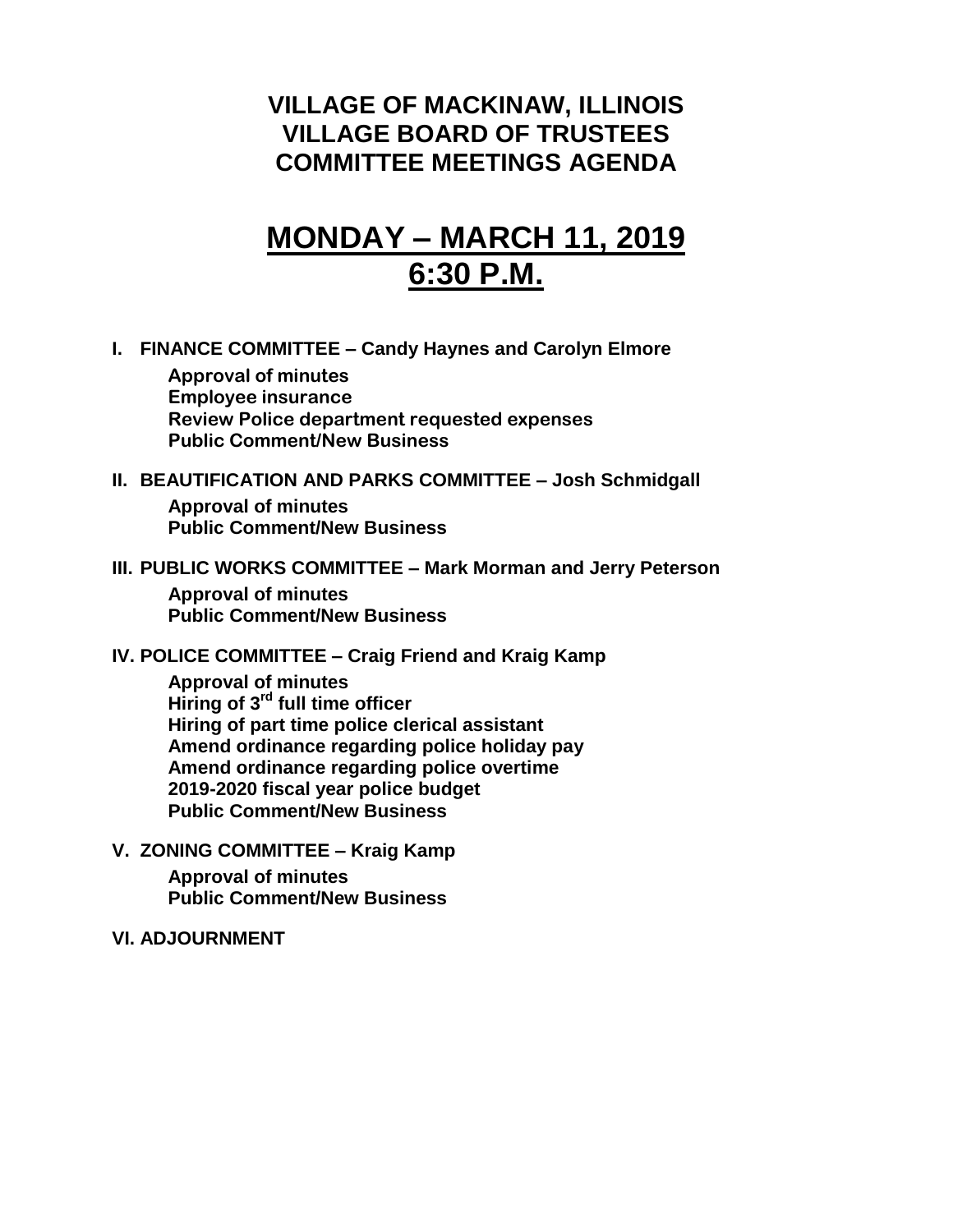## **VILLAGE OF MACKINAW, ILLINOIS VILLAGE BOARD OF TRUSTEES MEETING AGENDA MONDAY – MARCH 11, 2019 7:00 P.M.**

#### **I. CALL TO ORDER BY VILLAGE PRESIDENT**

- **I. PLEDGE OF ALLEGIANCE**
- **II. ROLL CALL**
- **III. CONSENT AGENDA ITEMS** 
	- **a. Approval of February 25, 2019 regular meeting minutes**
	- **b. Approval of Public Works department reports**
	- **c. Approval of E.S.D.A. department report**
	- **d. Approval of Police department report**
	- **e. Approval of recurring disbursements**
	- **f. Approval of finance packet**

#### **IV. PUBLIC COMMENT**

- **1. Bill Embry –** requesting modification of the developer reimbursement agreement for Eastwood Park Subdivision
- **2. Randy Butts of Clemens Insurance Corp. –** regarding quotes for employee health insurance

#### **V. DEPARTMENT REPORTS**

- **a. Police Chief's report**
	- **1. Authorize hiring of 3rd full time officer**
	- **2. Authorize hiring of part time police clerical assistant**
	- **3. Amend ordinance regarding police holiday pay**
	- **4. Amend ordinance regarding police overtime**
	- **5. 2019-2020 fiscal year police budget**